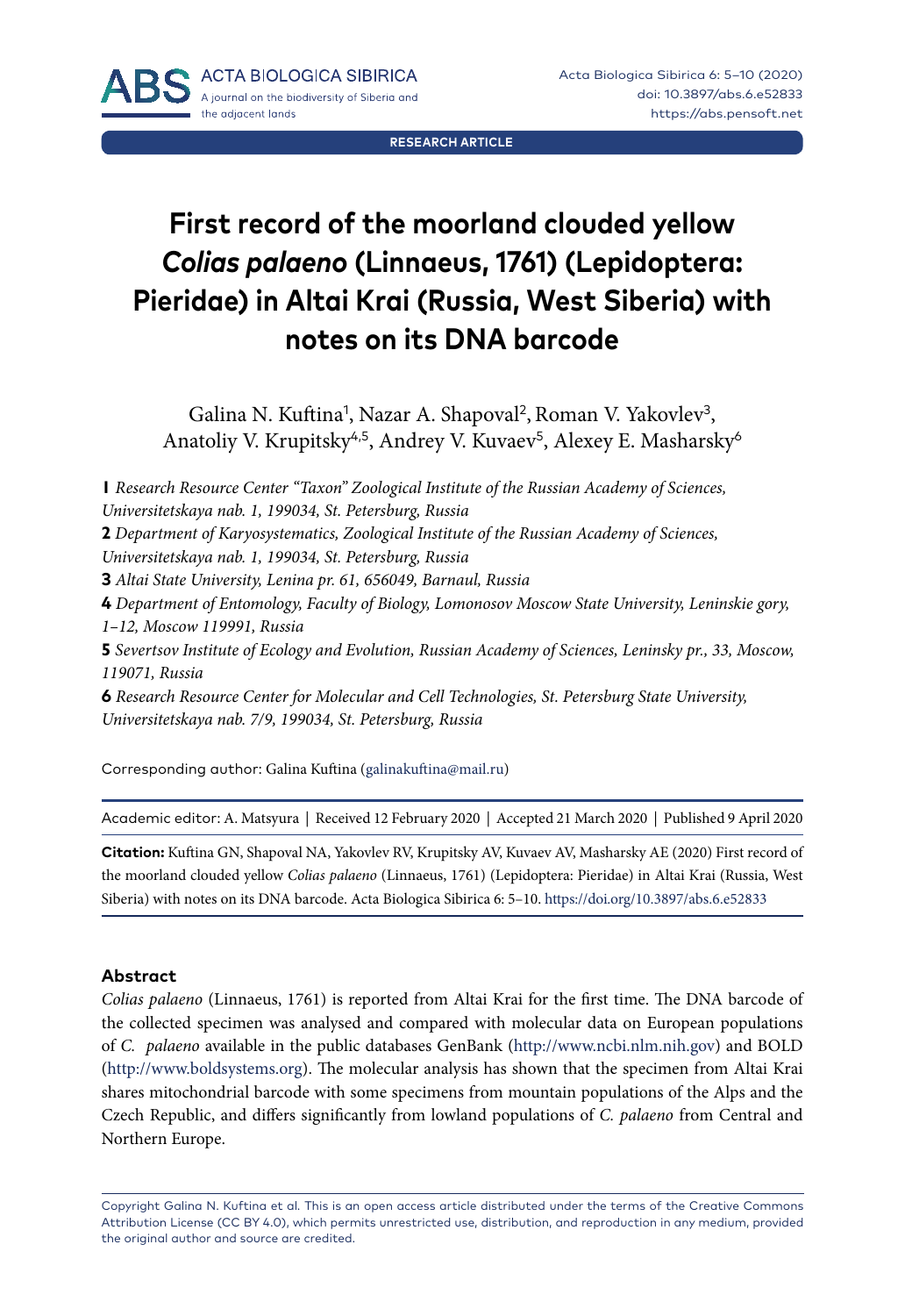#### **Keywords**

New record, *Colias palaeno*, DNA barcoding, mitochondrial lineages, molecular analysis

#### **Introduction**

The moorland clouded yellow, *Colias palaeno* (Linnaeus, 1761), is a Holarctic species distributed from Western and Central Europe, northern Fennoscandia, and Eastern Europe across Siberia to Mongolia, northeastern China, North Korea, Kamchatka, Sakhalin, Japan, and part of North America (Grieshuber et al. 2012). The species is highly endangered in Central Europe, where its range and abundance have shrunk dramatically during the XIX-XX centuries, and more widespread in Fennoscandia, European part of Russia and further east (Kramp et al. 2016). In the northern parts of its range, *C. palaeno* is distributed in lowlands, inhabiting mainly peat bogs and forest clearances associated with oligotrophic wetlands. At the southern edge of distribution, the species is predominantly montane-subalpine, and can be found in dwarf shrub heaths (Huemer 2004).

*C. palaeno* is characterised by strong intraspecific variability: specimens may significantly vary in size, differ in presence of discal mark on the forewings, width of black margin, upperside and underside wing colouration. Based on differences in external morphological characters and geographical distribution, numerous subspecies were described (Grieshuber et al. 2012). Several taxa (e.g. *C. p. aias* Fruhstorfer, 1903 from Japan, or *C. p. сhippewa* Edwards, 1872 from North America) are considered as separate species by some authors (Grieshuber 2014, Maey 1986, Tuzov 1995, Verhulst 2000). Since the morphological traits differ significantly even within the same population, and many described subspecies of *C. palaeno* are known to intergrade, demonstrating intermediate phenotypes and clinal variation, their systematics and real taxonomic status (ecological forms, subspecies or species) are poorly understood and remain questionable.

The fauna of Lepidoptera of South Siberia and the Altai-Sayan mountains has been intensively studied over the recent years (Ivonin and Nikolaev 2008a, 2008b, Tshikolovets et al. 2009, Yakovlev 2014). It is considered that two subspecies of *C. palaeno* are distributed in the region: the nominotypical and *C. p. orientalis* Staudinger, 1892; the western limit of the range of the latter lies approximately along the Yenisei River and the Altai Mountains (Grieshuber et al. 2012). Despite the presence of the species in question in adjacent territories (Novosibirsk and Kemerovo districts, Republic of Altai) and intensive studies of these regions, *C. palaeno* has never been reported from Altai Krai.

At the present time, molecular data (DNA barcodes) are available only for populations from Europe, Japan, and North America. The only comprehensive molecular study of the species in question made by Kramp et al. (2016) revealed complicated genetic structure of European *C. palaeno*. It was shown that specimens of *C. palaeno* from Europe represent nine haplotypes, clustering in four distinct clades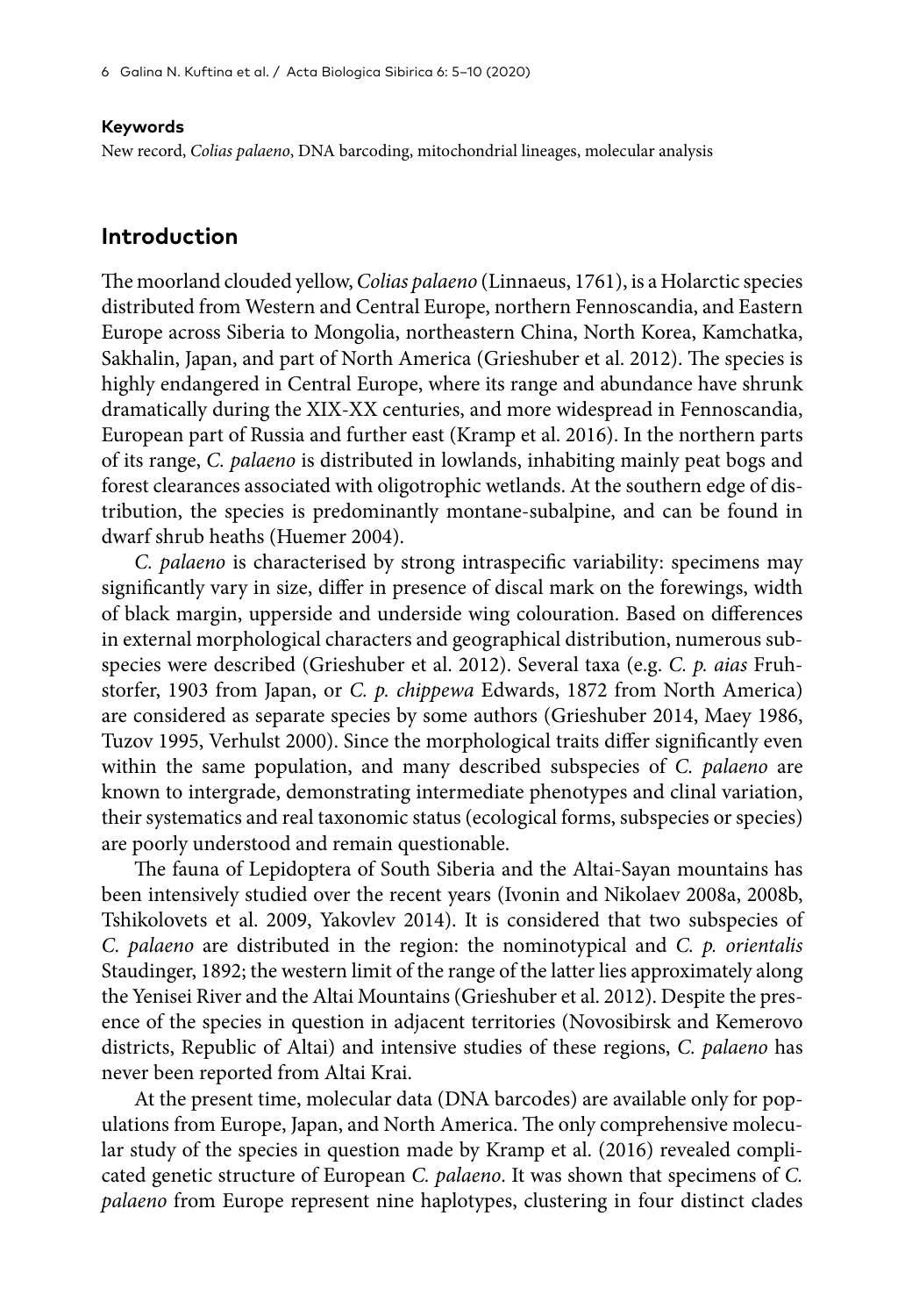with genetic distances ranging from 1.17% to 9.17% (Kramp et al. 2016). In contrast with the populations from Europe, the genetic structure of the populations from European part of Russia, Siberia and Russian Far East still remains unknown. Here we report the first record of *C. palaeno* from Altai Krai and provide DNA barcode of the collected specimen.

### **Material and methods**

One worn male (GenBank accession number MT210322) was collected in the vicinity of Ozerki village, Talmenskiy district, Altai Krai, Russia [53°38'39''N 83°35'51''E], in a pine forest clearing on 26.07.2018 (Figs. 1–2).



**Figures 1-2. 1.** *Colias palaeno*, male, vicinity of Ozerki village, Talmenskiy district, Altai Krai, Russia, [53°38'39''N 83°35'51''E], 26.07.2018. **2.** Collection site of *C. palaeno* in Altai Krai.

DNA extraction, amplification and further preparations for sequencing were conducted at "Taxon" Research Resource Center (<http://www.ckp-rf.ru/ckp/3038/>) of the Zoological Institute of the Russian Academy of Sciences (St. Petersburg). Sequencing of the standard DNA barcode (658 bp fragment of the mitochondrial cytochrome oxidase subunit I gene, COI) was carried out at the Research Resource Center for Molecular and Cell Technologies (St. Petersburg State University). We also include in analysis nine haplotypes obtained for Europe by Kramp et al. (2016) and available in GenBank (accession numbers KY204235, KY204236, KY204237, KY204238, KY204239, KY204240, KY204241, KY204242, KY204243). We used a sequence of the pierid *Leptidea juvernica* (Linnaeus, 1758) from Kaliningrad region (GenBank accession number MT210323) as an outgroup to root the phylogram. The data set of COI barcodes was analysed as described previously (Shapoval et al. 2017, Yakovlev et al. 2018). A Bayesian approach was used for estimating the phylogeny. Bayesian analyses were performed using the program MrBayes 3.1.2 with the nucleotide substitution model GTR+G+I. jModelTest was used to determine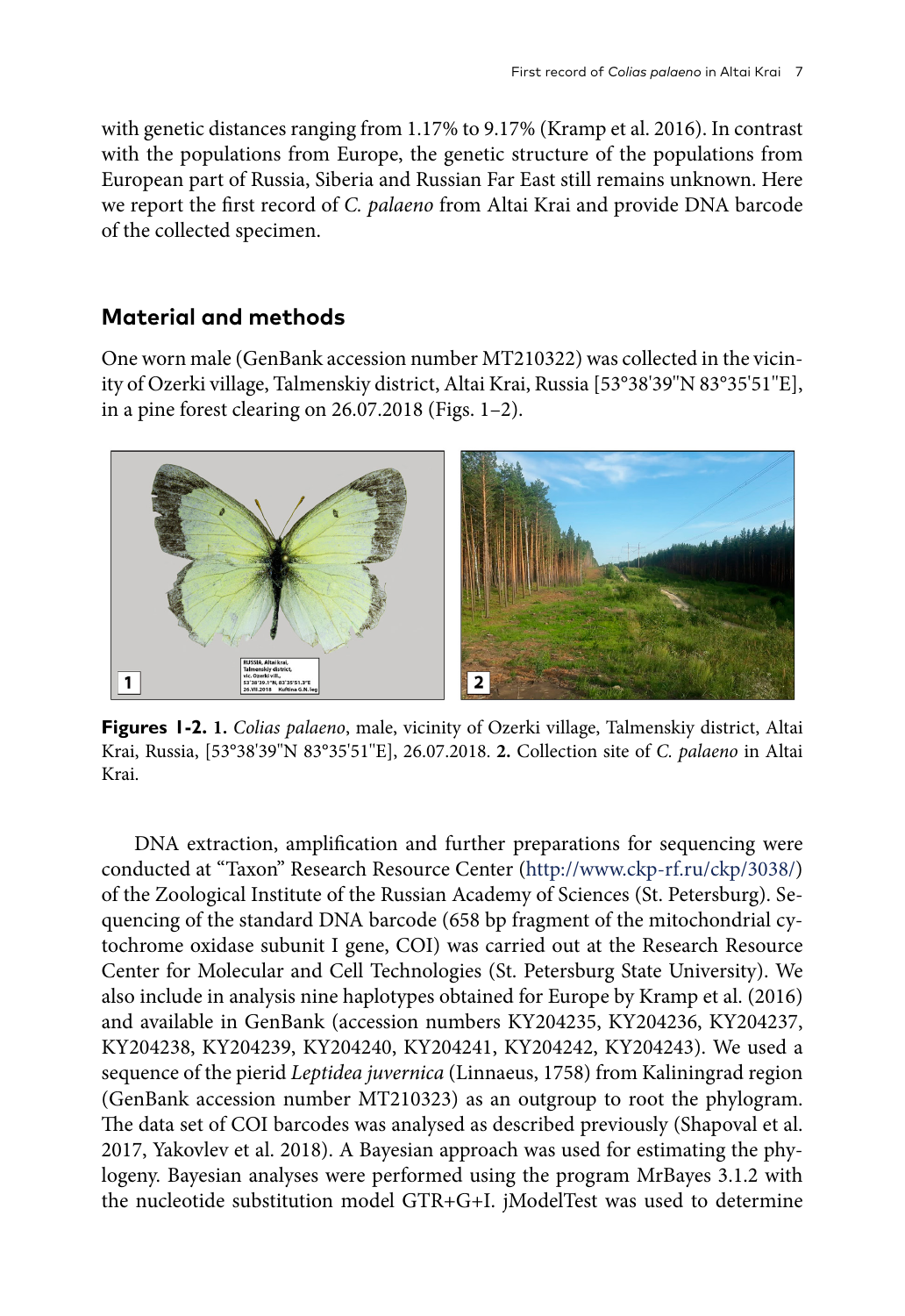optimal substitution models for Bayesian inference (BI) analysis (Posada 2008). TRACER, version 1.4 was used for summarizing the results of the Bayesian phylogenetic analyses ([http://beast.bio.ed.ac.uk/Tracer\)](http://beast.bio.ed.ac.uk/Tracer).

#### **Discussion**

The specimen of *C. palaeno* collected near Ozerki village is the first record of the species for Altai Krai. Other related records of *C. palaeno* attributed to the adjacent territories (Fig. 3): Novosibirsk district (vicinity of Berdsk – ca.110 km north of collection site in Altai Krai), Kemerovo district, and south part of the Republic of Altai (Tshikolovets et al. 2009). The revealed identity of the DNA barcode of the studied specimen with haplotype 9 (GenBank accession number KY204243), which comprises butterflies from the Alps (Austria) and the southwestern Czech Republic (Fig. 4). At the same time, the specimen from Altai Krai differs significantly from the haplotype 1, which consisted of specimens from Finland, Estonia, Latvia, Czech Republic, and Austria; from haplotype 2, which comprises butterflies from Baltic populations (Latvia and Estonia), and a cluster of six closely related haplotypes (3, 4, 5, 6, 7, 8), which unites butterflies from all over the European geographic range. The mean genetic distances were 7.33%±1.01%, 1.83%±0.52%, and 1.53%±0.46%, respectively.



**Figures 3-4. 3.** Distribution of *C. palaeno* in Altai Krai (red circle) and adjacent territories (blue circles). **4.** Bayesian tree of *Colias palaeno* inferred from COI sequences. Numbers at nodes indicate Bayesian posterior probability. Scale bar = 0.09 substitutions per position.

Thus, the DNA barcode of *C. palaeno* from Altai Krai is appeared to be more closely related to barcodes of high-altitude specimens from the Alps rather than to those of lowland populations of Central and Northern Europe. Such an identity of geographically distant haplotypes may reflect ancient connections of populations of *C. palaeno* across Eurasia and their dispersal during the last glacial maximum. This phenomenon needs further exploration based on a broad phylogeographic analysis of haplotypes.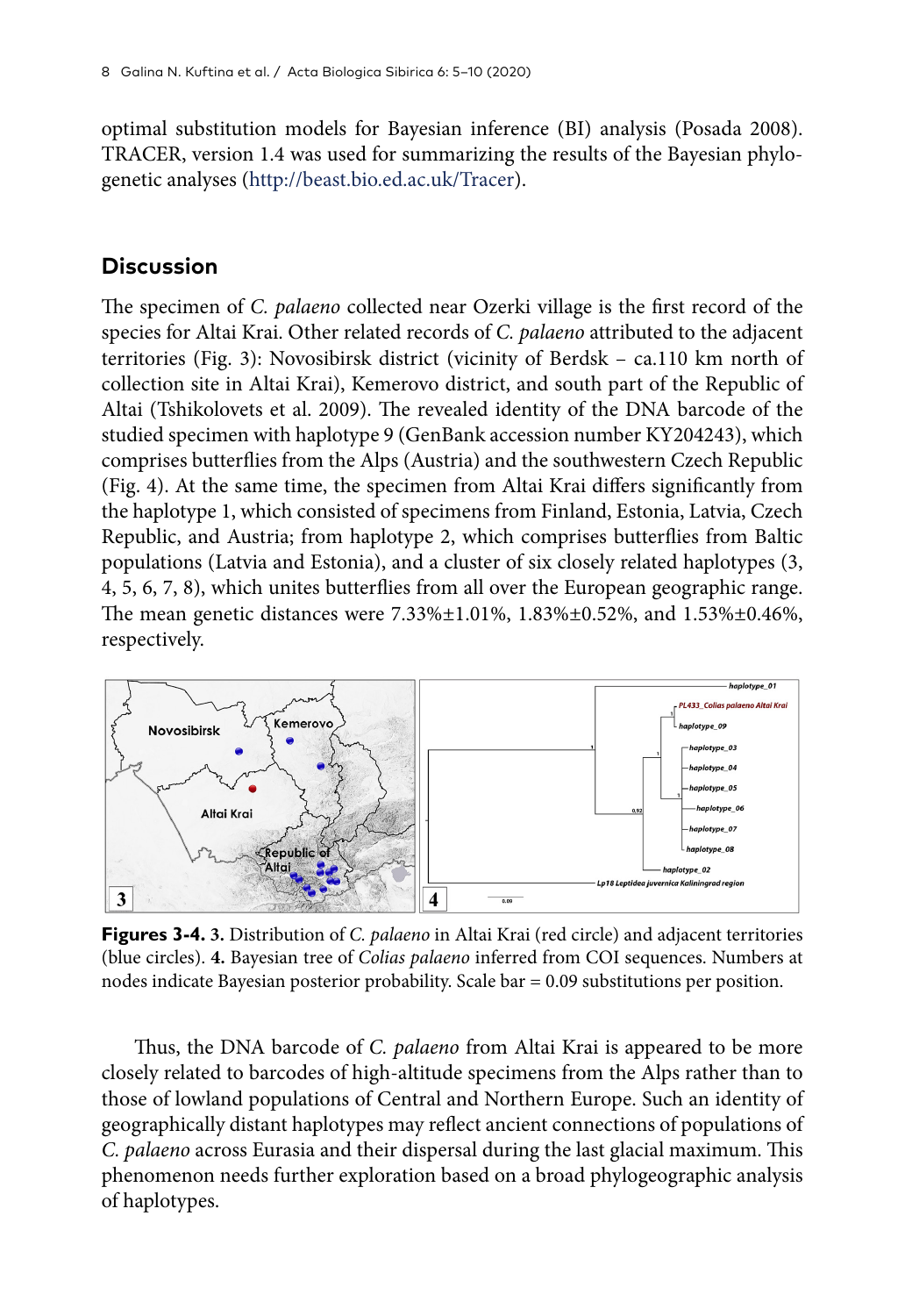#### **Acknowledgements**

Financial support for this study was provided to G. Kuftina and N. Shapoval by grants No. 19-34-50027 and 18-34-00756 from the Russian Foundation for Basic Research.

## **Authors contribution**

G.N. Kuftina & N.A. Shapoval contributed equally to the study design, analysis and manuscript preparation.

## **References**

- Grieshuber J, Worthy B, Lamas G (2012) The genus *Colias* Fabricius, 1807. Jan Haugum's annotated catalogue of the Old World Colias (Lepidoptera, Pieridae). Pardubice-Bad Griesbach-Caterham-Lima: Tshikolovets Publications. 438 pp.
- Grieshuber J (2014) Guide to the butterflies of the Palaearctic region. Pieridae part II. Subfamily Coliadinae. Tribe Coliadini. Milano: Omnes Artes. 86 pp.
- Huemer P (2004) Die Tagfalter Sudtirols. Wien: Folio Verlag. 232 pp.
- Ivonin VV, Nikolaev SL (2008a) Updated checklist of butterfly (Lepidoptera, Diurna) species of Tyva Republic. Altai Zoological Journal 2: 102–116. [in Russian].
- Ivonin VV, Nikolaev SL (2008b) Data on geographical distribution of butterflies (Lepidoptera, Diurna) of Tyva Republic as revealed by expeditions of 2001−2005. Altai Zoological Journal 2: 117–121. [in Russian].
- Kramp K, Cizek O, Madeira PM, Ramos AA, Konvicka M, Castilho R., Schmitt T (2016) Genetic implications of phylogeographical patterns in the conservation of the boreal wetland butterfly *Colias palaeno* (Pieridae). Biological Journal of the Linnean Society 119 (4): 1068–1081. <https://doi.org/10.1111/bij.12840>
- Maey H (1986) Der Hochmoorgelbling *Colias palaeno* Linnaeus, 1761 und seine Unterarten. Mitteilungen der Arbeitsgemeinschaft rheinisch-westfälischer Lepidopterologen. Düsseldorf: Löbbecke-Museum.110 pp.
- Posada D (2008) jModel Test: phylogenetic model averaging. Mol. Biol. Evol. 25:1253–1256. <https://doi.org/10.1093/molbev/msn083>
- Shapoval NA, Yakovlev RV, Kuftina GN (2017) The taxonomic status of *Cossus cossus afghanistanus* (Lepidoptera, Cossidae) from Afghanistan: insights from molecular and morphological data. Ukrainian Journal of Ecology 7(3): 134−138. [https://doi.](https://doi.org/10.15421/2017_61) [org/10.15421/2017\\_61](https://doi.org/10.15421/2017_61)
- Tshikolovets VV, Yakovlev RV, Kosterin OE (2009) The Butterflies of Altai, Sayans and Tuva (South Siberia). Kyiv-Pardubice: Tshikolovets Publications. 374 pp.
- Tuzov VK (1995) Notes on the butterflies of West Chukotka (Lepidoptera, Rhopalocera). Actias 2(1–2): 105–109.